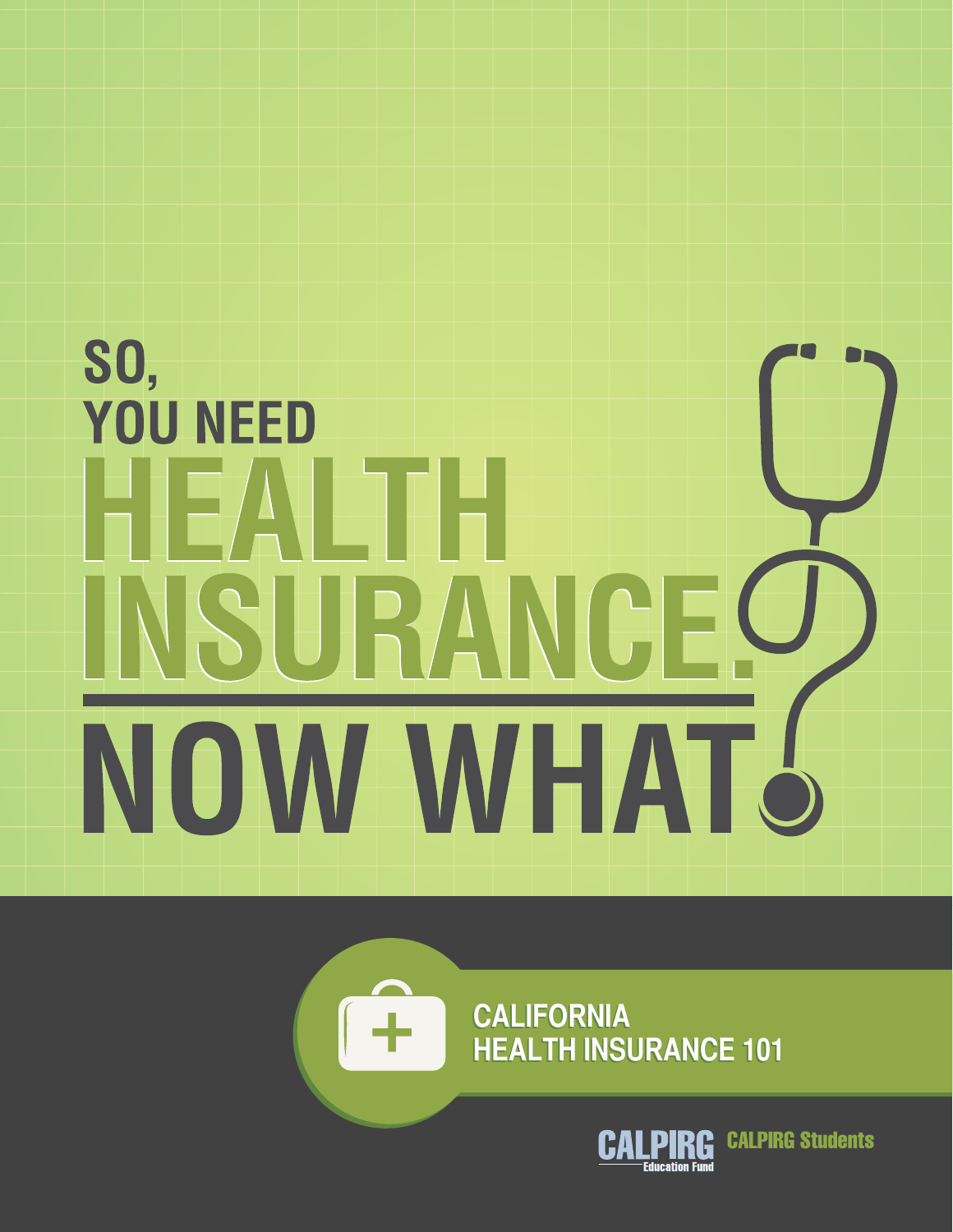# **SO, YOU NEED** IE. **INSURANCE !!** NOW WHAT!

Know the facts. Knowing the facts can make all the difference **Knowing** the facts can make all the difference the most of new choices, protections and financial help, you need good information. This guide can help you find quality coverage that won't break the bank.

Dealing with health insurance as a young person can be tricky. You might be uninsured, or could be about to lose coverage through your parents' or college's health plan, but aren't sure what to do next. Looking for insurance raises all kinds of questions:

**Can I afford it? What's covered if I get sick? Where do I look to find a good plan?**

**AUTHORS** | Emily Rusch Laura Etherton Mike Russo

The authors bear responsibility for any factual errors. The views expressed in this guide are those of the authors, and do not necessarily reflect the views of our funders.

#### **About CALPIRG Education Fund**

With public debate around important issues often dominated by special interests pursuing their own narrow agendas, CALPIRG Education Fund offers an independent voice that works on behalf of the public interest. CALPIRG Education Fund, a 501(c)(3) organization, works to protect consumers and promote good government. We investigate problems, craft solutions, educate the public, and offer Californians meaningful opportunities for civic participation.

WWW.CALPIRGEDFUND.ORG For more information about CALPIRG Education Fund or for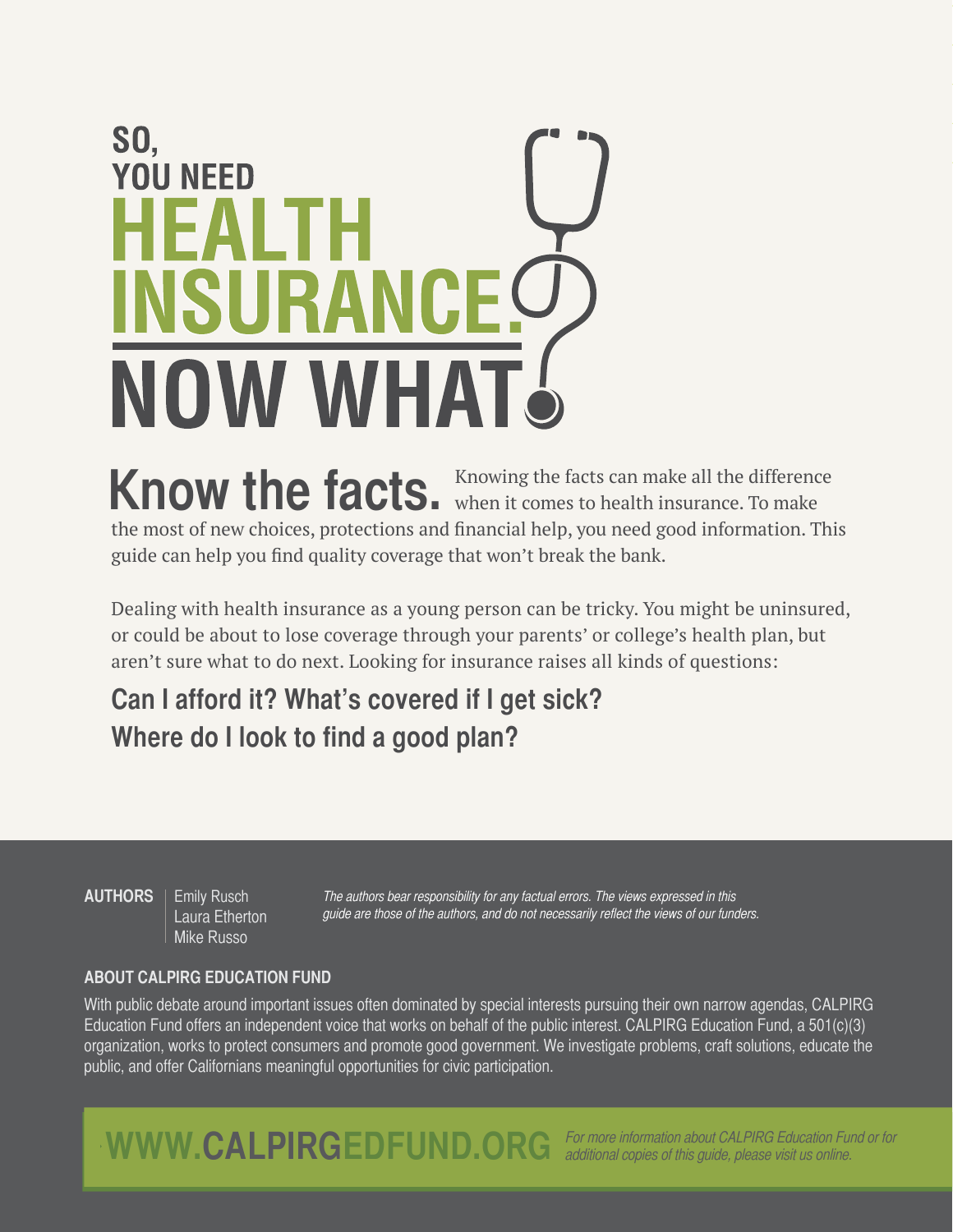

Get covered. An accident or a serious illness can mean getting stuck with huge medical debt or going broke.

But there's good news. With the right facts and resources, you can make intelligent and informed health insurance choices. And, with the new health insurance marketplace, it's easier to compare plans and find coverage that fits your budget and helps keep you healthy.

#### cc **Some Rights Reserved**

CALPIRG Education Fund issues this guide under a Creative Commons Attribution-NonCommercial-NoDerivs 3.0 Unported License. You are free to copy, distribute, or display the work for noncommercial purposes, with attribution. For more information about this Creative Commons license, visit: **creativecommons.org/licenses/by-nc-nd/3.0/**



**This publication was made possible in part through generous support from the Robert Wood Johnson Foundation.**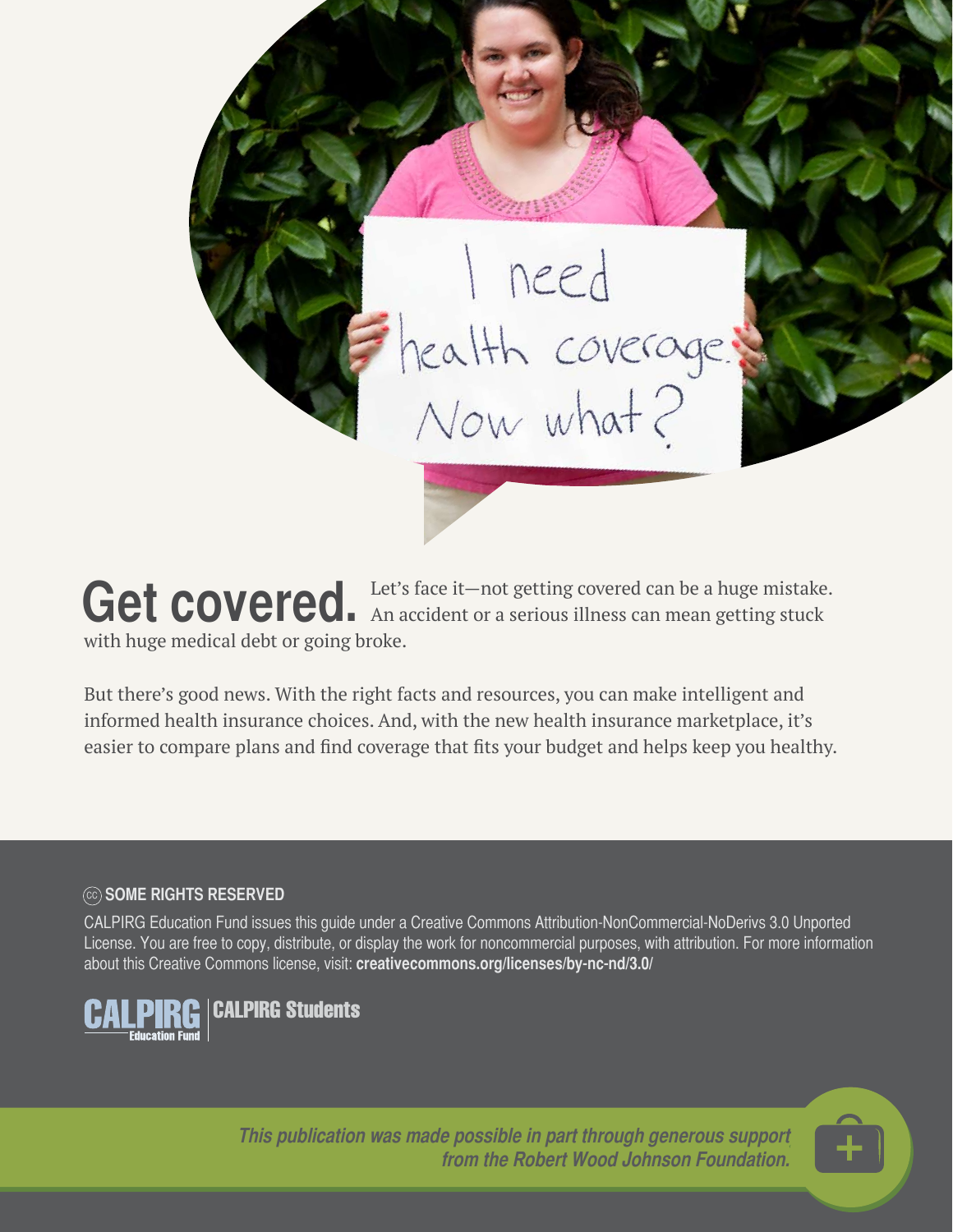# **health insurance 101**

#### **contents**

- **4 What's changing**
- **5 What are my Options? Where to Look FOR HEAI TH INSURANCE** Parents' Plan Coverage Through Your Job Student Health Plan Covered California Medi-Cal
- **7 What Plan is Right for me? Making the Most out of Covered California**

Know What's Covered Find Out About Financial Help What Are The Costs? Compare Plans Side-By-Side What Health Care Providers Can I See? How Does The Quality Stack Up?

#### **12 What are my Rights? Getting a Fair Shake from your Insurance Company**

#### **13 Health Insurance Basics**

Paying For Insurance And Medical Care: Key Terms Main Types Of Health Coverage

### **Why get covered?**

If you get sick or are injured in an accident, the cost of treating you can quickly exceed your ability to pay. A single visit to the emergency room for an unexpected health situation can run into the thousands or tens of thousands of dollars.

One way Californians have dealt with this is by buying health insurance policies that ensure they can get health care without paying for everything out of pocket. Every month, individuals and in many cases their employers, too—pay a certain amount of money to an insurance company to purchase coverage (also called a health insurance plan or policy). That coverage means that if you get sick or have an accident, the insurer agrees to cover some or most of the expenses.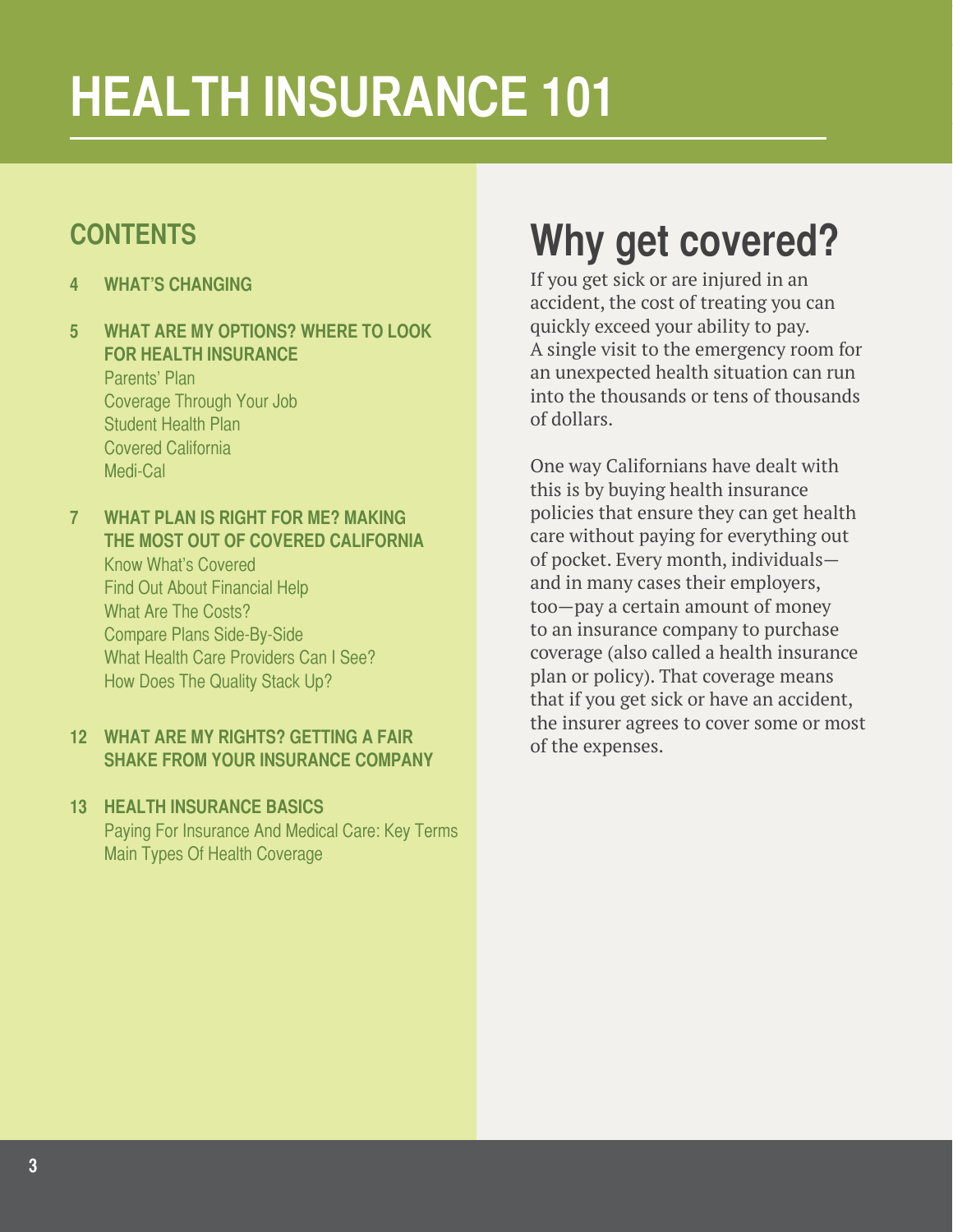### **WHAT'S CHANGING**

The main pieces of the Affordable Care Act, or "Obamacare," begin taking effect in the fall of 2013. Here are some of the highlights:

#### **1 New Options**

As of October 2013, Covered California will help you compare options, find out about financial help, and sign up for coverage. Find out more at CoveredCA.com or by calling (800) 300-1506.

#### **2 No More Pre-Existing Condition Denials**

Effective January 2014, health insurance companies can no longer deny coverage or hike your rates due to having a pre-existing health condition.

#### **3 An End to Gender Discrimination**

Charging women more than men for coverage is now against the law.

#### **4 Financial help kicks in**

If your income is less than about \$46,000 for an individual, or \$94,000 for a family of four, you can get help paying for the cost of coverage if you buy it on the marketplace.

In many states, citizens and lawfully admitted immigrants earning less than about \$16,000 a year for a single person and \$32,500 for a family of four can get free or low-cost coverage through the Medicaid program.

#### **5 But You'll Have to Do Your Part**

To keep health insurance premiums from rising more than they should, everyone needs to pull his or her weight and get covered. If people only buy coverage when they get sick, it drives up costs for everyone. So, as of January 2014, all who can afford it must buy coverage or pay a penalty.



*For a complete timeline and outline of changes under the health care law, go to hhs.gov/healthcare*

*Healthcare.gov*

What if I have<br>an accident or<br>get really sick

**SCHOI**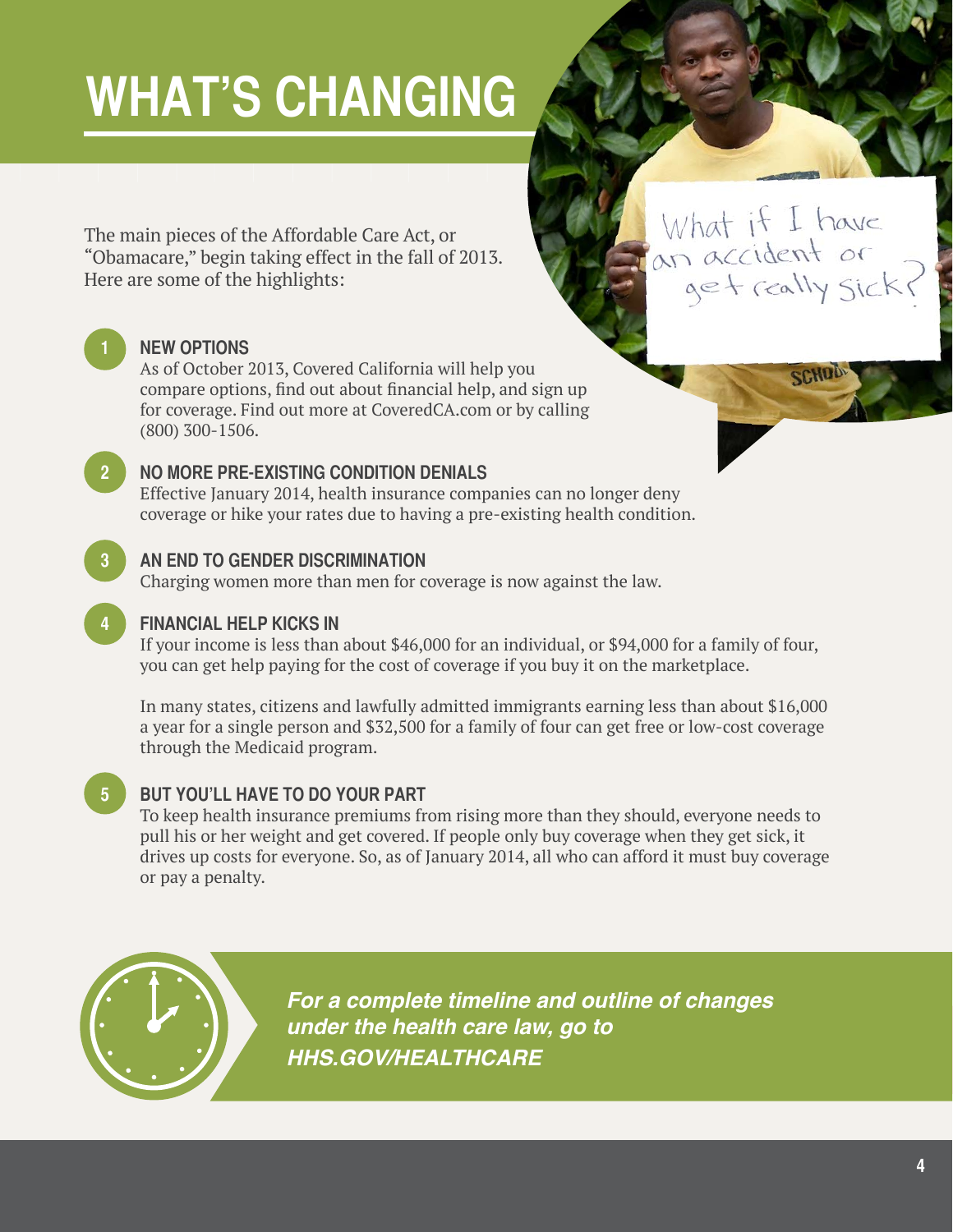### **What are my Options?**

#### **Where to Look for Health Insurance**

Getting coverage for the first time can be confusing. But with new options and better tools to compare plans, you've got a good shot at success. Here's where to look, whether you are finding coverage for the first time, or if your situation has changed and you need to get covered again.

#### **Parents' Plan**

If you want decent health coverage and you are not yet 26, your first call should be to your parent or guardian. The Affordable Care Act requires most health insurance plans to allow you onto your parent's or guardian's coverage until your 26th birthday as long as they have a family plan.

If your parents are already carrying a family plan, they will not be required to pay anything extra to cover you. If they have a plan that only covers themselves or themselves and a spouse, they will have to purchase a family plan at the next open enrollment period. Even then, the cost will likely be far less than paying for their plan and a separate policy for you.

To determine when and whether you may be eligible for your parents' coverage, contact the insurance company.

#### **Coverage Through Your Job**

More than half of all Americans receive their health coverage through their employerprovided plan, and you may have a chance to be one of them.

So when considering a job, find out about the health insurance benefits. And if you have a job now, stop by your employer's human resources or personnel office to see what health insurance benefits are available, if any, and find out how to sign up.

#### **Student Health Plan**

Many colleges and universities offer health insurance plans to their students. Generally, these plans are available only to students, but some allow students taking time off from school to maintain their coverage, or keep their coverage for a limited period of time after graduation. Find out about plans your school might offer at the student health office.

One thing to watch out for is that often, these plans are designed for healthy people who don't need much care. See more under the section "What Are The Costs?" for tips on figuring out what plan is right for you.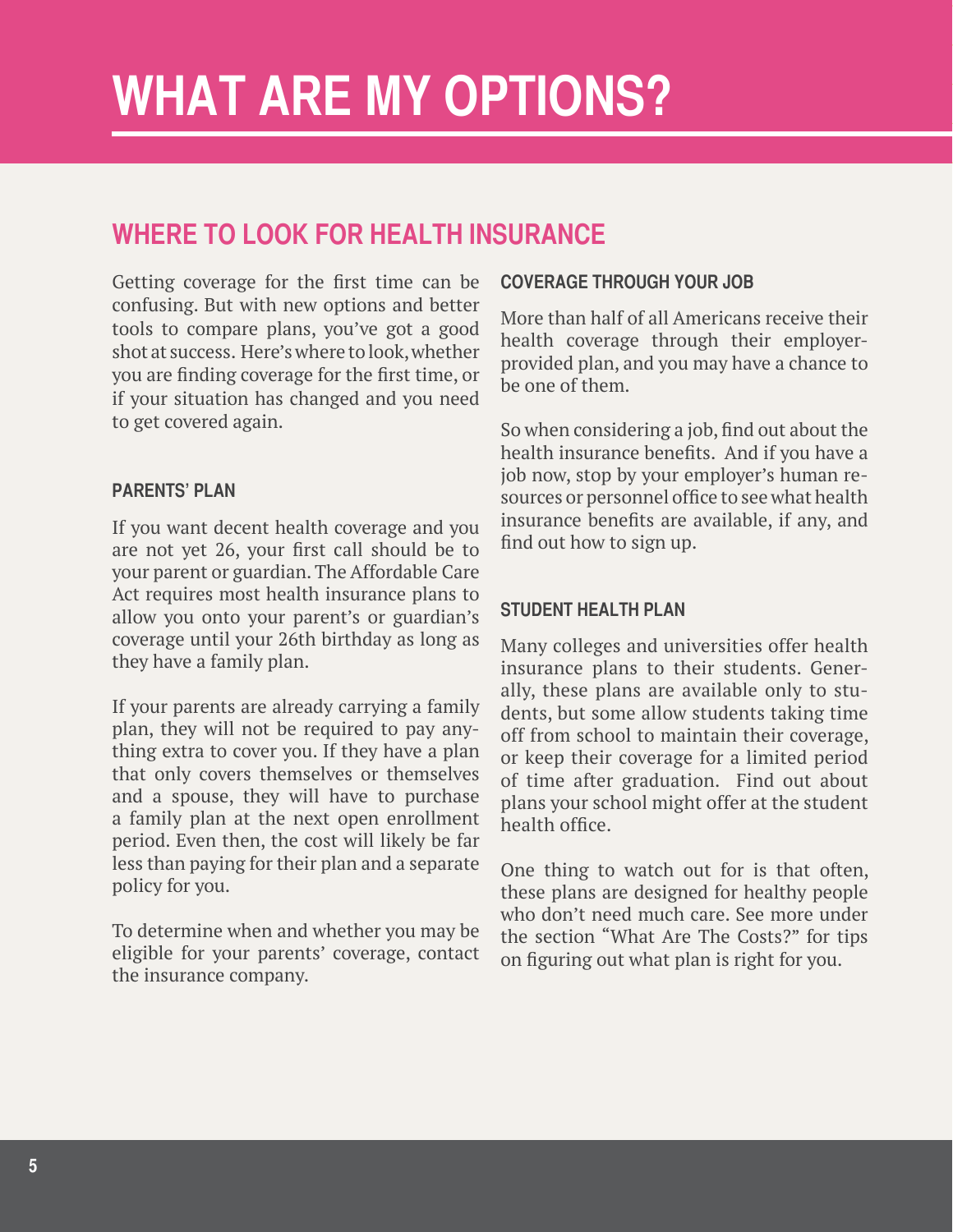#### **Covered california**

Shopping for health insurance can be challenging. But with the new online health insurance marketplace, chances are getting better that you can find a good plan that fits your budget.

At Covered California, you can see all your options and enroll. Information about insurance plans is written in plain language, and all the plans have to cover a good set of benefits—including doctor visits, hospitalizations, maternity care, emergency room care, prescription drugs and more. No insurance plan can deny you or charge you more because of a pre-existing condition.

If you buy a plan on the marketplace, you might qualify for financial help to make coverage more affordable.

#### *Find out more at CoveredCA.com or by calling (800) 300-1506.*



California's Medicaid program, Medi-Cal, is a



Can I get<br>Financial hel

government health care program that provides insurance for some low-income people, families and children, pregnant women, the elderly, and people with disabilities.

Most states, including California, are expanding Medicaid in 2014 so that it can cover people with higher incomes than before. If you didn't qualify before, you might now. As of October 2013, you can find out if you qualify for Medi-Cal by filling out an application at Covered California (see above).



*In the section "Making The Most Out Of Covered California"*  **you'll find more information on how it works and tips for**  *comparing plans.*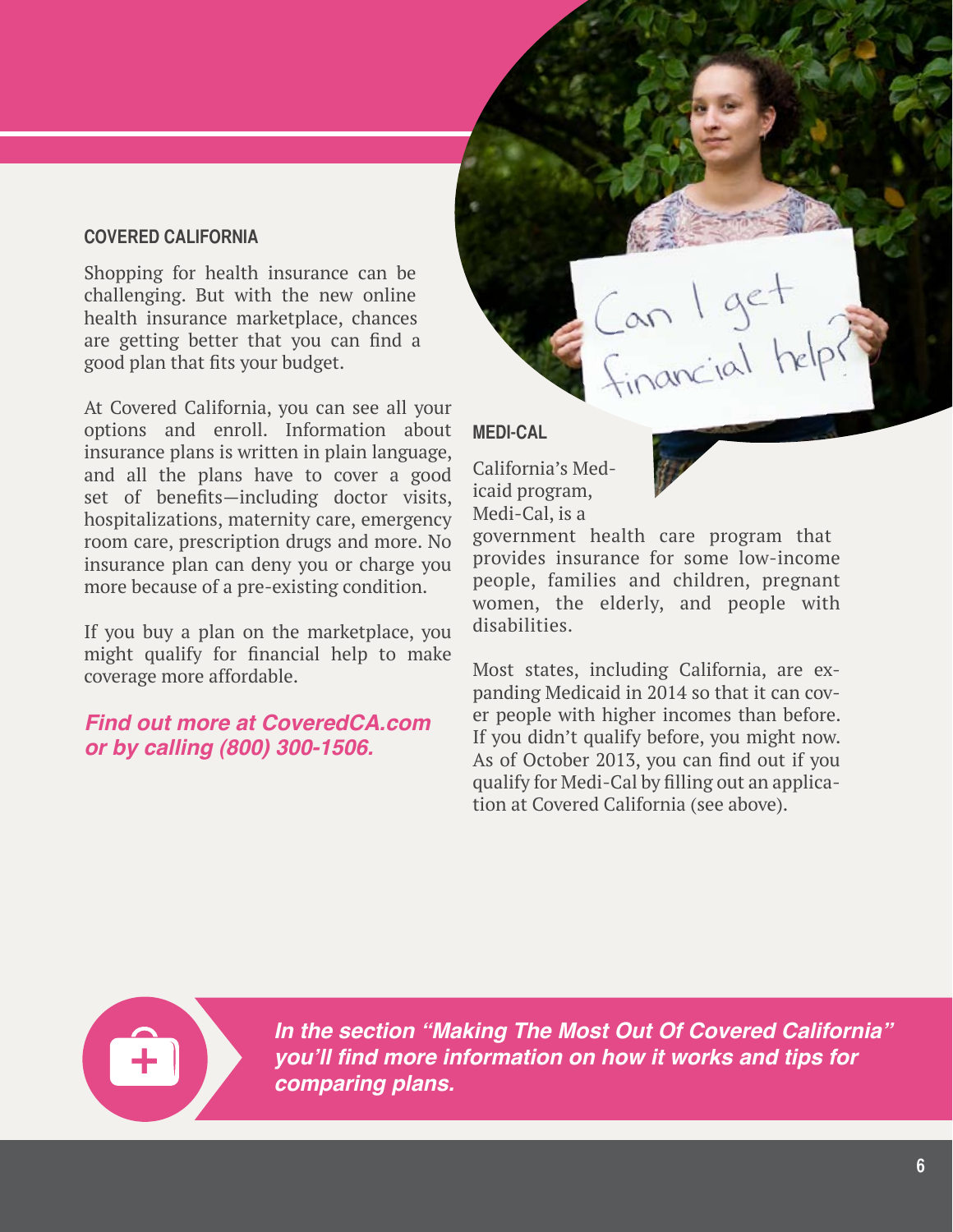### **WHAT PLAN IS RIGHT FOR ME? MAKING TH**

#### **Know What's Covered**

At Covered California, different plans' costs and benefits are written in plain language. And you'll be able to compare them side-by-side.

In addition, all health insurance plans offered in the marketplace have to offer the same set of core benefits, called "essential benefits," and some may offer additional benefits. These core benefits include:

- Hospital outpatient and inpatient care
- Emergency services
- Maternity and newborn care
- Mental health and substance use disorder services, including behavioral health treatment such as counseling
- Prescription drugs
- Services and devices to help people with injuries, disabilities, or chronic conditions gain or recover mental and physical skills
- Preventive and wellness services
- Chronic disease management
- • Pediatric services

The insurance plans must cover a set of preventive services at no cost to you. See the full list of general preventive services, preventive care for women, and preventive care for children here: **healthcare.gov/what-are-my-preventivecare-benefits.**

#### **Find Out About Financial Help**

Between college loans, living expenses and credit card debt, it can be tough to find a way to pay for health insurance. But if you have an accident or get a serious illness the last thing you need is medical debt on top of everything else. The good news is that there is financial help available to help you make the most of the new health insurance marketplace.

Many people are able to pay on a sliding scale, or even qualify for free or very low-cost coverage. To find out what savings you qualify for, fill out the application at the marketplace. If you run into questions, remember that you can always get help online, on the phone, and in-person.

#### **What are the Costs?**

Once you've narrowed down your options to several plans, take a look at the specific costs of each plan. It's important to consider not only the monthly premium, but the potential out-of-pocket costs as well. That way, you can get a sense of the total cost you might face over the course of a year. The specific out-of-pocket costs to look at are co-pays, deductibles, and coinsurance. You'll also want to make special note of the out-of-pocket maximum.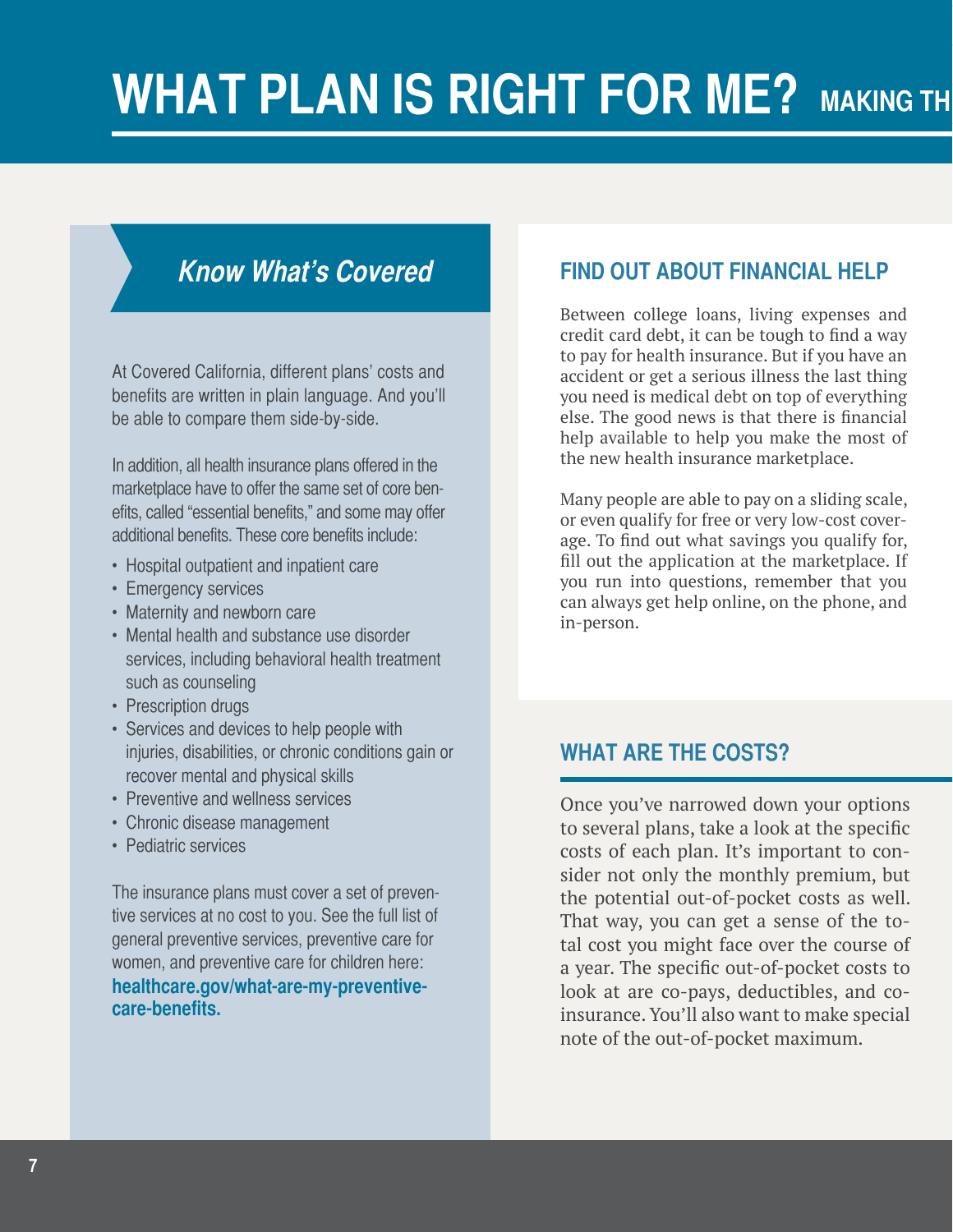#### **There are three kinds of financial help available, depending on your income and family size.**

#### **Lower monthly health care premiums**

You may qualify for a subsidy that reduces your monthly premium amount. The amount you save off your premium depends on your income and family size.

Many people will qualify for some level of this tax credit. For example, you'll see lower premiums if your income is less than about \$46,000 for an individual, \$62,000 for a family of two, or \$94,000 for a family of four.

#### **Lower out-of-pocket costs**

You may also be able to pay less for "out-ofpocket costs" like co-pays and deductibles,

which you pay for at the time you receive medical care. Many people will qualify for these lower costs.

#### **Free or low-cost coverage**

You, or your children if you have any, may qualify for Medi-Cal—a program that we outlined earlier in this guide. When you fill out your application at the marketplace, you'll find out if you and your family qualify.

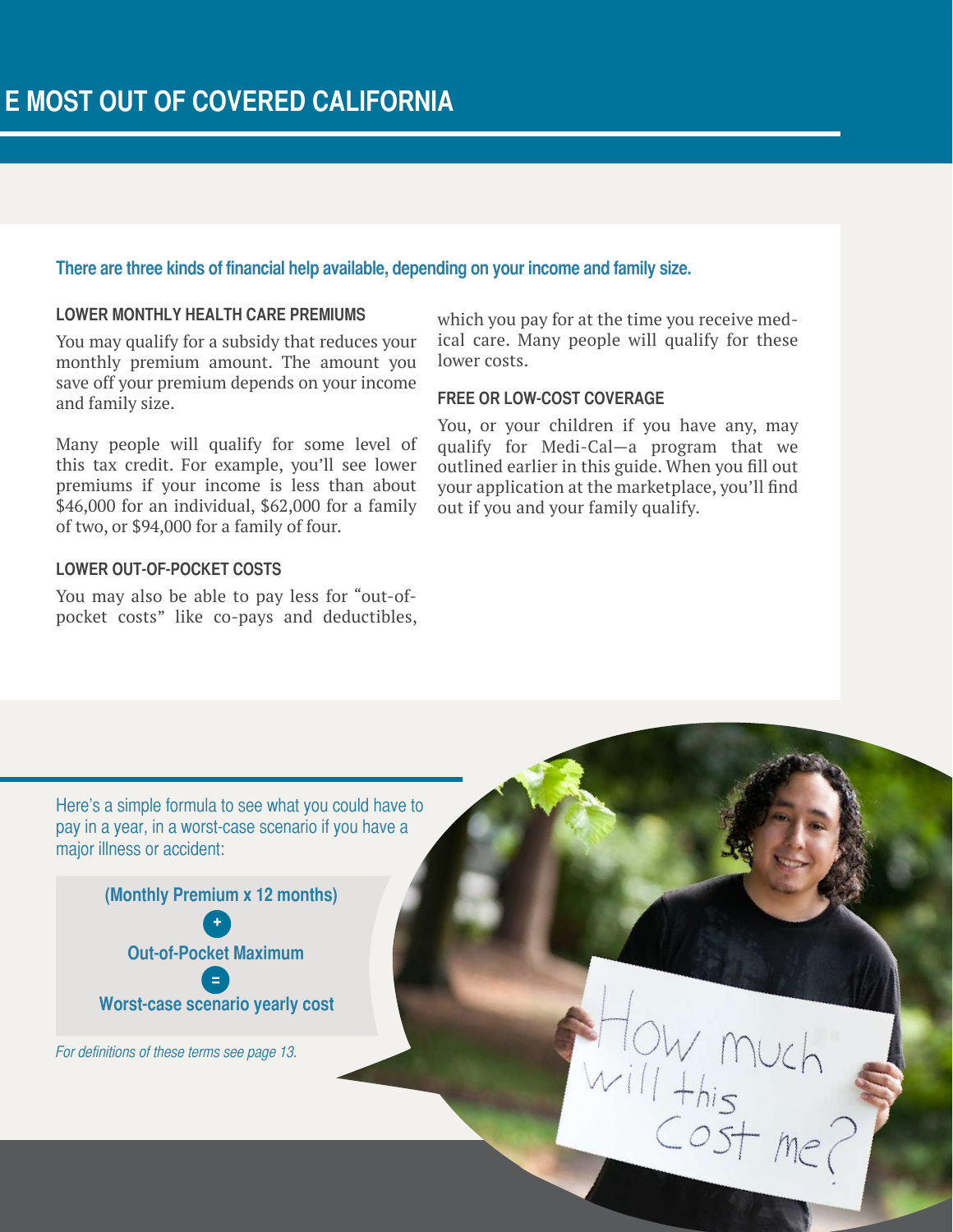#### **Compare Plans Side-by-side**

In the marketplace, you can compare plans based on a number of factors. You can look at premiums and out-of-pocket costs, and see which health care providers and hospitals are available in each plan. In some states, you can already compare quality ratings of the different plans, and in others the quality rating will be added in future years.

#### **Bronze, Silver, Gold and Platinum**

In the past, it was practically impossible to compare insurance plans "apples to apples," with seemingly infinite combinations of premiums, co-pays, deductibles, annual coverage limits, co-insurance levels, and out-of-pocket maximum amounts.

In the marketplace, you can take advantage of the fact that the insurance plans have been neatly sorted into categories so you can compare them more easily. The categories are Bronze, Silver, Gold and Platinum.

The categories are not based on the quality of illness or accident.

care, or the amount of care you can receive. They are based on how much of your medical costs you pay, and how much the insurance company pays.

As a general rule, the higher the monthly premium, the lower your out-of-pocket costs will be if you need care: Platinum plans will generally have the highest premiums, but if you need care, you'll pay less in out-of pocket costs. Bronze plans will generally have lower premiums, but you'll pay more in out-of-pocket costs if you need care.

If you think you'll need a lot of care in the year ahead, it might make sense to pay a somewhat higher monthly premium and get a Gold or Platinum plan, and know that you'll face lower outof-pocket costs when you receive care.

On the other hand, if you don't think you'll need much care, you may want to pay a lower monthly premium and get a Bronze or Silver plan, and risk the chance that you might get hit with higher out-of-pocket costs if you have an unexpected

#### **A NOTE ON catastrophic plans**

**In addition to the Bronze, Silver, Gold and Platinum plans, if you're under 30, or if you otherwise qualify by having a limited income that makes other coverage unaffordable, you may buy a "catastrophic plan."** 

**These plans have lower premiums and they cover preventive care and three primary care visits per year with no co-pay. But if you need more care,**  **you'll face significant out-of-pocket costs. That's because a catastrophic plan requires you to pay 100 percent of the cost of your medical care until you've paid a certain amount, often several thousand dollars.** 

**These plans protect you from worst-case scenarios where you'd otherwise be on the hook for medical care costing tens or hundreds of thousands of dollars, hence the name "catastrophic." It's also important to note that if you choose a catastrophic plan, you won't be able to qualify for financial help through the marketplace.**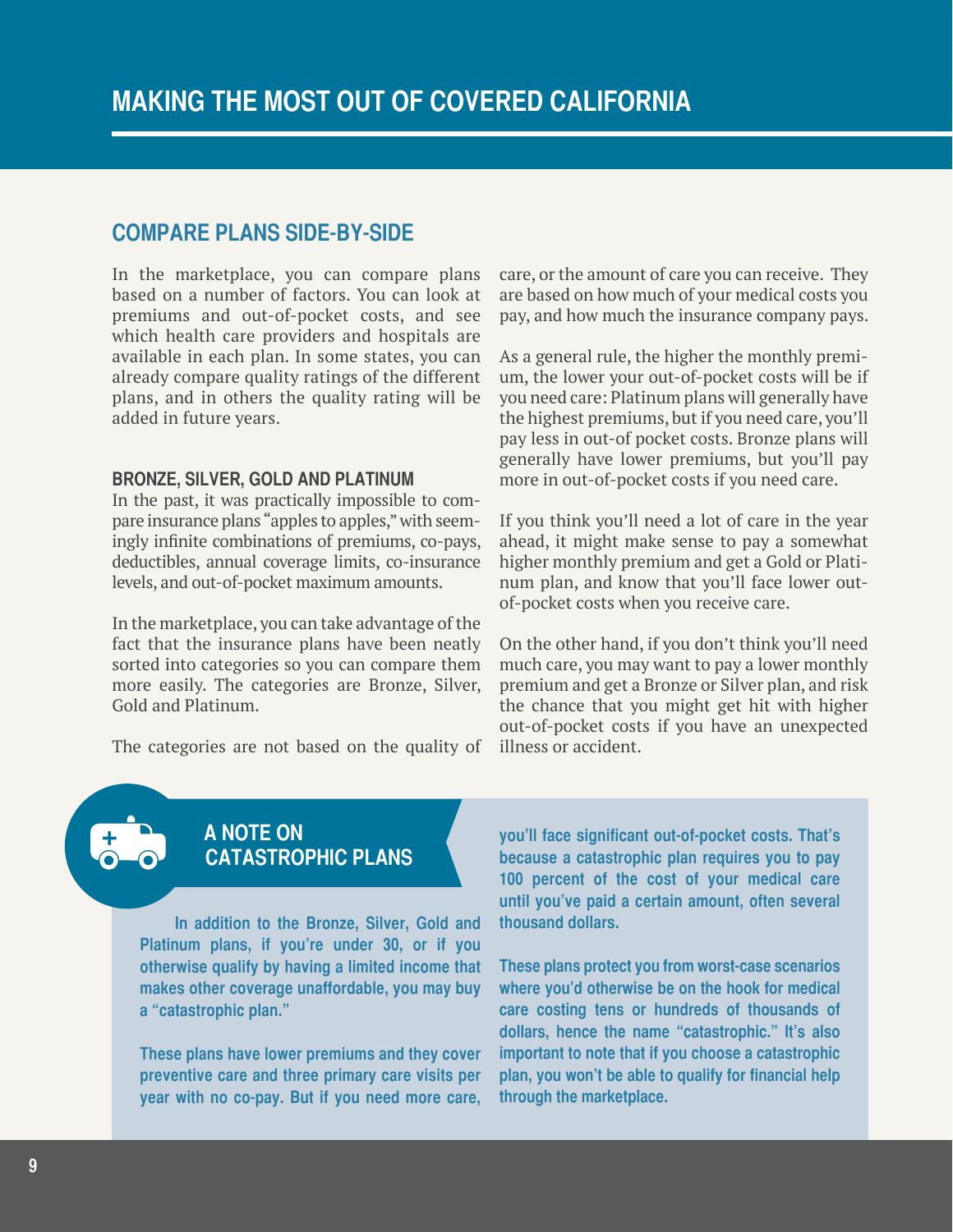#### **What Health Care Providers Can I See?**

When you are comparing plans, take advantage of the fact that each plan will include a list of health care providers. This is the plan's "provider network." If you visit a provider that isn't part of this network, you'll pay higher costs, so if you already have a doctor, check to see if they are included in the plan you are considering.

Different types of insurance plans have different rules about whether you can get care outside of their provider network and still get the cost covered, and at what cost:



#### **Health Maintenance Organization**

These plans typically limit coverage to their provider network. You may be on the hook for the full cost of care if you use a health provider outside of the network. In addition, if you want to see a specialist in the network, you may need to get a referral from your primary care provider.

#### **Preferred Provider Organization PPo**

A PPO covers care from providers both inside and outside the network. However, if you use a provider outside the network, you'll pay higher out-of-pocket costs for that care. You can see a specialist inside or outside the network without a referral.

#### **How Does the Quality Stack Up?**

Unfortunately, when it comes to health care, cost rarely tells you anything about quality. While few things are more important than your health, there has been too little information about health care safety and quality available for consumers.

Now, that is beginning to change. In many states, the new marketplace includes tools to help you compare the quality of insurance plans and their provider networks. In other states, this information will become available in future years.



**HEALTH PLAN REPORT CARD:** Check out quality ratings of the health insurance plans you are considering and compare them head-to-head on things like how well they help people stay healthy, get better when they're sick, and manage chronic illness. This site is run by the National Committee for Quality Assurance. Check it out at **reportcard.ncqa.org/plan.**

**PHYSICIAN COMPARE:** Find out which physicians and other health care providers take part in several important quality programs. In the future it will also include quality ratings and information about participation in other quality programs. The site is run by Medicare.

Check it out at **medicare.gov/physiciancompare.**

**HOSPITAL COMPARE:** Find out how hospitals in your area rate on a variety of quality, safety, and patient satisfaction measures, and how they compare to the average across the state and across the nation. This is also part of the official U.S. government site for Medicare.

Check it out at **medicare.gov/hospitalcompare.**

#### **Office of the Patient Advocate, State of**

**CALIFORNIA:** This California State Office develops three online health Care Quality Report Cards, and has many other resources for patients.

Check it out at **www.opa.ca.gov.**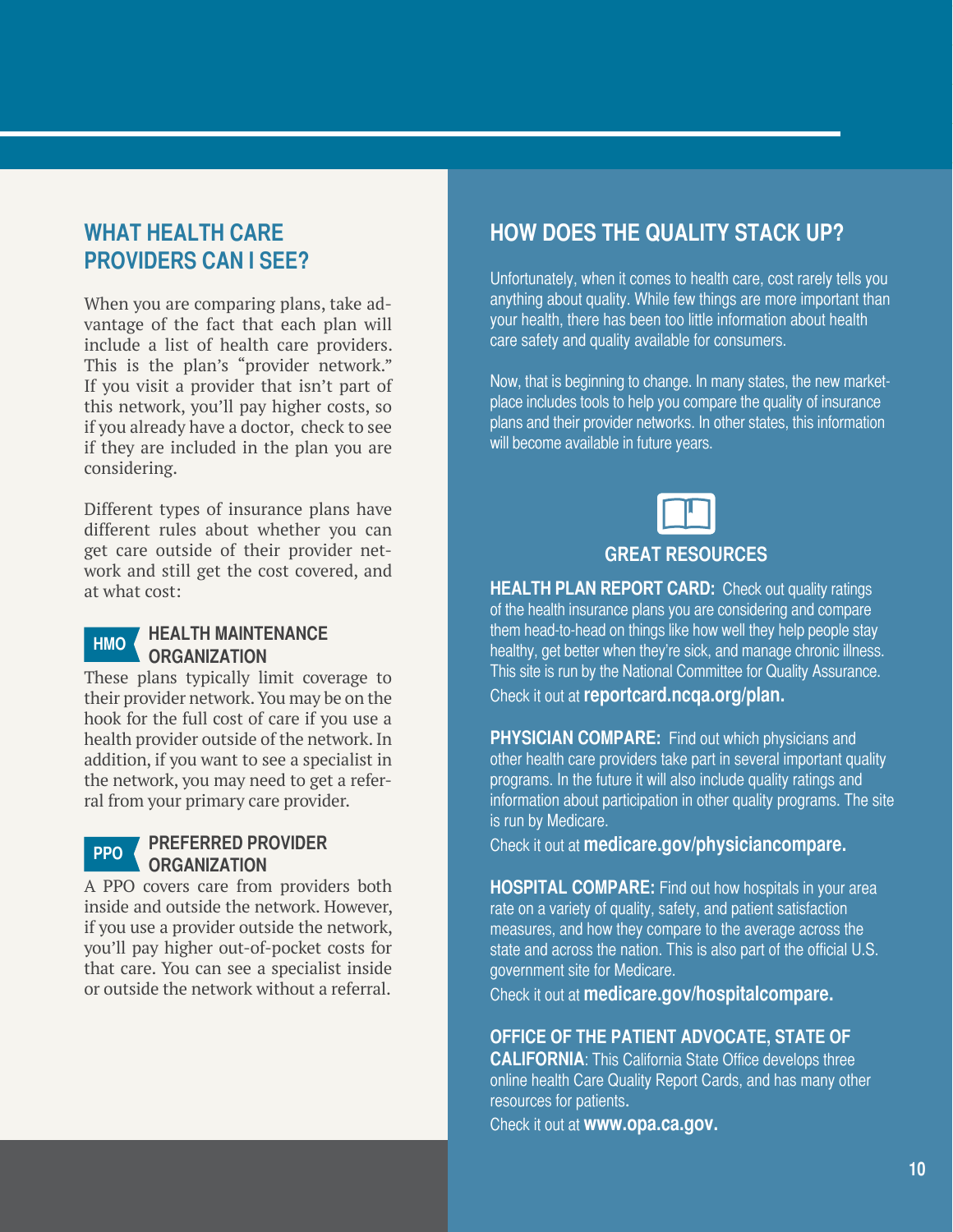**Making the most out of covered california**

#### **Get Expert Help Comparing Plans and Signing Up**

At Covered California, you can apply for coverage online, by mail, or in-person with the help of a person specially trained to guide you through the process.



Who can I<br>ask for help?

**In person:** People are available in communities across the state to help you apply and understand your options. Find them by visiting the website or calling the number below.





**Online**: CoveredCA.com **1999 Toll-free:** (800) 300-1506

#### **Learn more and stay in touch**

Our organization and many others have worked for years to lower the cost of health care and give consumers better choices and more control. The new options and tools consumers now have, including the health insurance marketplaces, all mark a key milestone in this effort.

But we still have more progress to make if we're to really make health care work across America. Going forward, we'll make the case for ongoing improvements to ensure the

new marketplaces meet their potential to boost competition, reduce costs and improve quality. And we'll work to strengthen other key consumer protections aimed at cutting waste and improving care.

Find out more about our work at **calpirgedfund.org**. And please tell us about your experience finding health insurance by using the "contact us" feature on the website. We want to hear how it went, so we can keep working to make it better.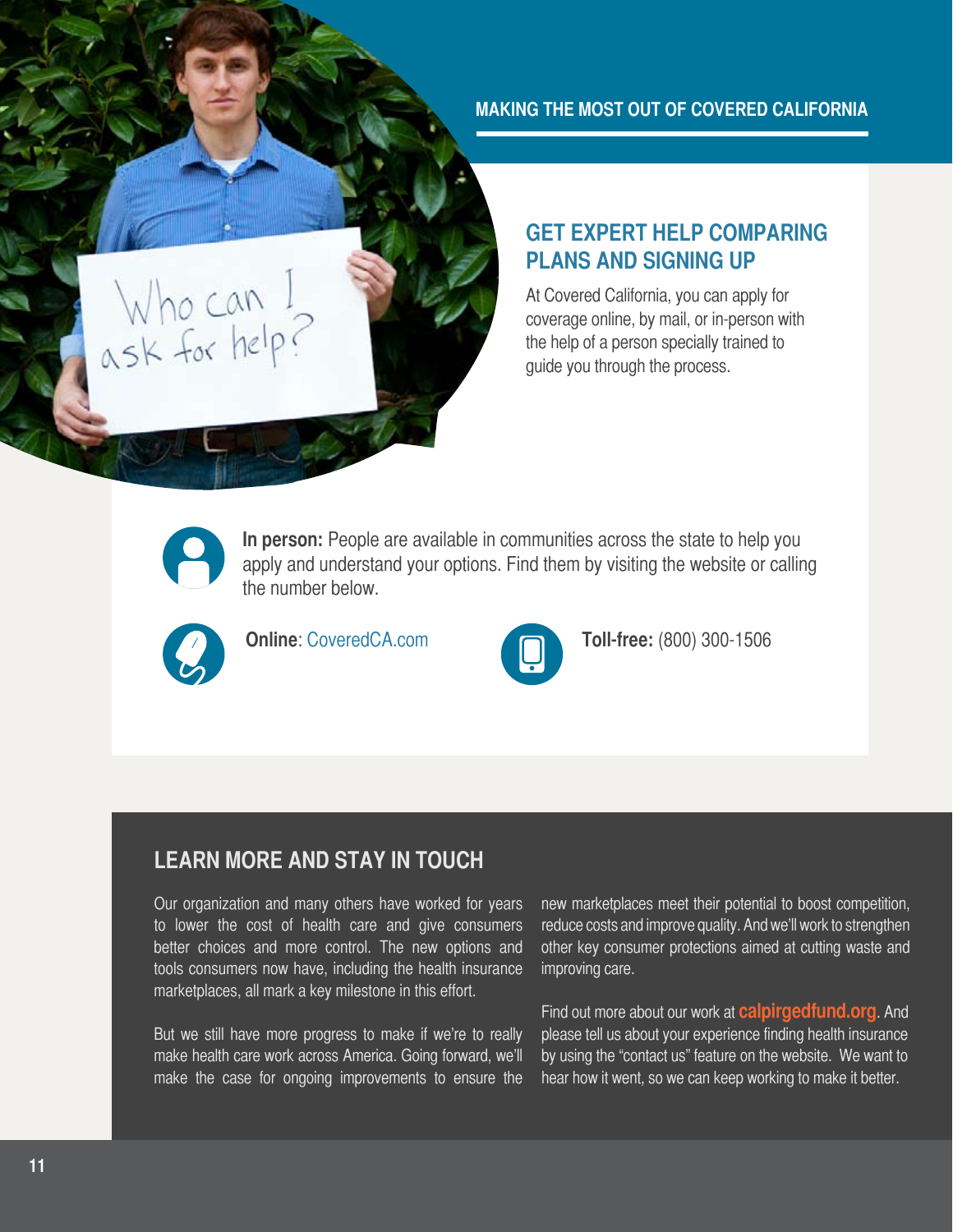### **What are my rights?**

#### *Getting a fair shake from your insurance company*

Whether you're just beginning the search for health insurance or already have coverage, you should be aware of your rights and the rules insurance companies must abide by under the law.

- **1** The right to stay on your parents' family health insurance plan until age 26.
- 2 The right to coverage that cannot be dropped when an unexpected condition or accident makes your care expensive.
- **3** The right to an appeal if coverage for needed care is denied by your insurer.
- **4** The right to information about the cost of insurance and the quality of insurance benefits so that you can choose the plan that works best for you.
- **5** The right to choose your own primary care doctor or pediatrician and to see an OB/ GYN without a referral.
- 6 The right to emergency care when and where you need it without huge out-ofnetwork costs.
- The right to a rebate if your insurer spends less than 80% of premium dollars on care.
- 8 The right to free preventive care to keep you healthy and your health care costs down.
- 9 The right to get covered, even if you have a pre-existing health condition.

If your insurer fails to respect your rights, contact the state insurance commissioner. Go to www.naic.org/documents/members\_membershiplist.pdf for details on how to report insurance company abuses. You can also contact the federal Department of Health and Human Services at healthinsurance@hhs.gov.

#### **Get involved in the campaign**



Your friends likely have the same questions as you about health insurance. Many people remain largely unaware of the new coverage options.

You can help make a difference on this issue by educating your friends and peers about these tips and resources available to them. There are internships and volunteer opportunities available throughout the year to work on the Health Insurance 101 campaign.

**To learn about internships, visit: calpirgstudents.org/internships**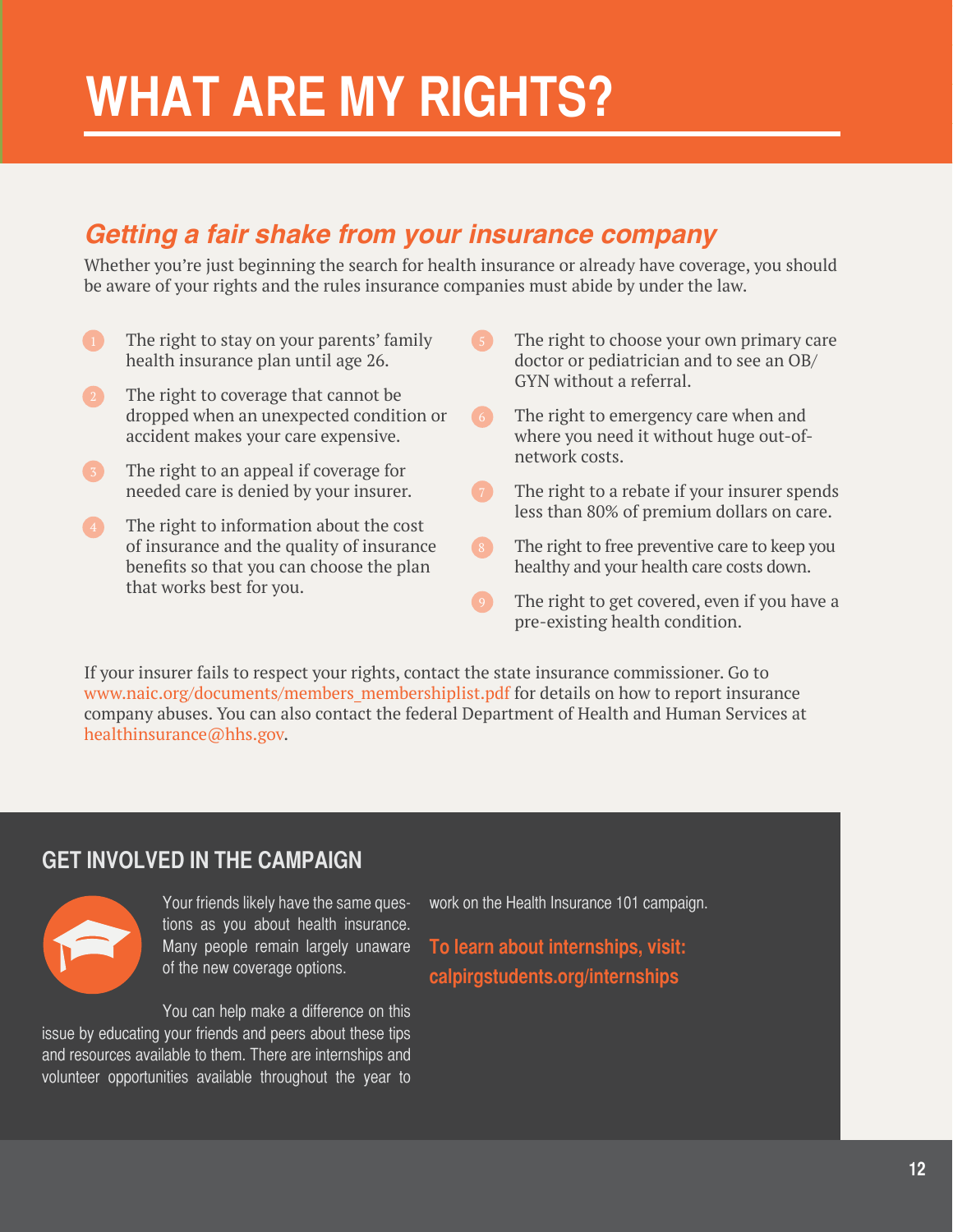### **Health Insurance Basics**



#### **Paying for Insurance and Medical Care: Key terms**

#### **Premium**

The amount charged to keep you on your

insurance plan, usually quoted as a monthly price. For employer-provided insurance, the premium is usually shared between the employer and the employee.

#### **Cost-Sharing** (or out-of-pocket costs)

In addition to premiums, many plans use other ways to share costs for medical expenses between the insurance company and the patient. There are three types of cost sharing: "co-pays," "deductibles," and "co-insurance":

#### **Co-Pay** (or co-payment)

A flat amount you pay when you get medical care. For example, you may have a \$20 co-pay for a visit to a primary care doctor and a \$25 co-pay for prescriptions.

#### **Deductible**

The amount which you must pay yourself before your insurance covers any costs. For example, a plan with a \$1,000 deductible would require you to pay for your first \$1,000 of medical care each year before the insurance company would cover any portion of the cost. Office visits are usually exempt from the deductible, meaning you would just pay the co-pay amount.

#### **Co-Insurance**

This cost-sharing method usually kicks in after you hit your deductible. It requires a patient to pick up a certain percentage of the cost of a procedure while the plan covers the rest. For example, a plan with 80/20 hospital co-insurance will cover 80% of the cost of your hospital stay, and 20% of the costs will be your responsibility.

#### **Out-of-Pocket Maximum**

The maximum amount you could have to pay in a year in out-of-pocket costs. Once you've paid this amount in the year, your insurance covers 100% of the costs of any additional medical care.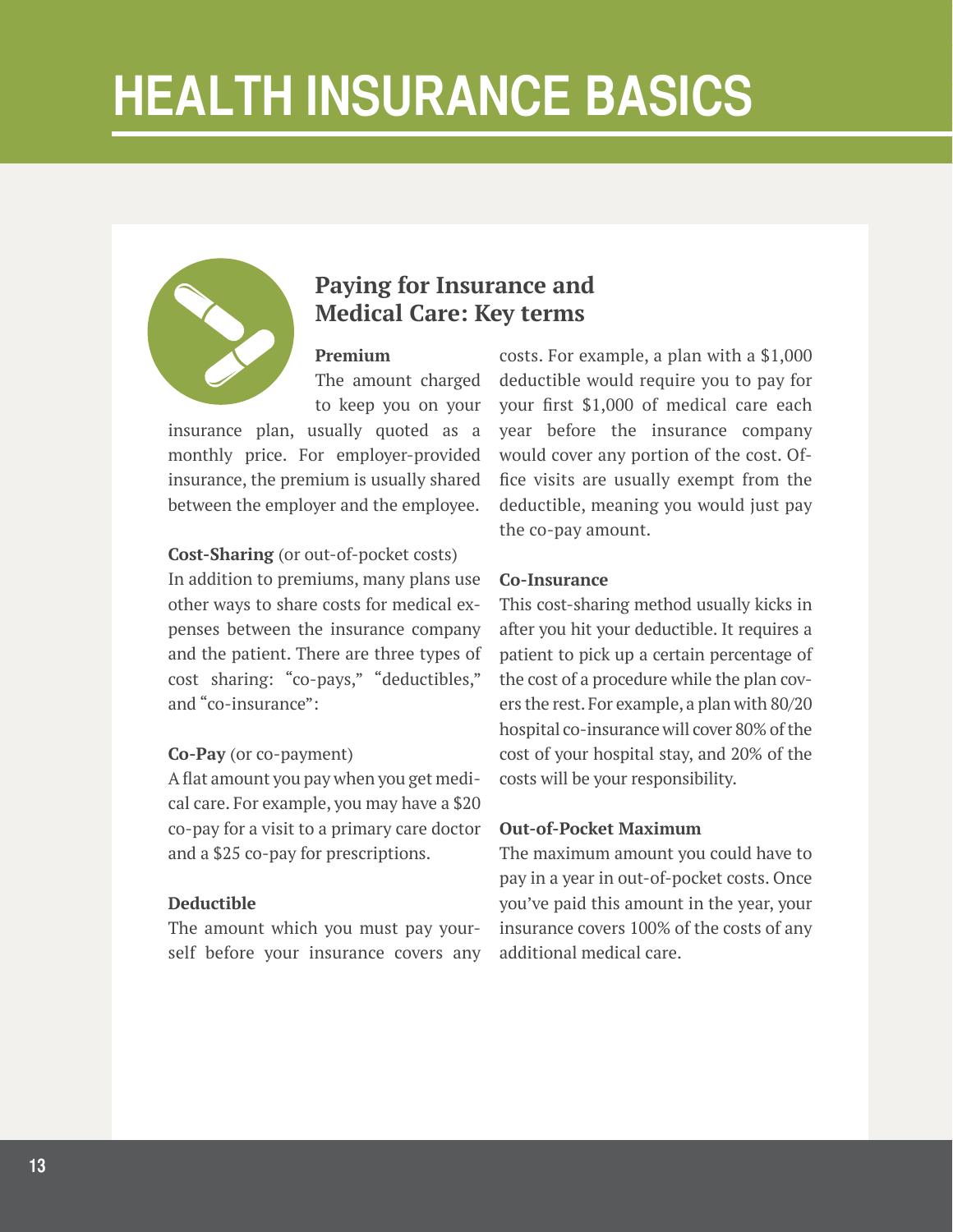### **Main types of health coverage**

#### **Group Coverage**

Health insurance plans provided by a company, government agency, or union. Rather than covering one person or one family, these plans cover large groups of people. In most cases, employers pay a portion of the cost of the premium.

#### **Individual Coverage**

This is coverage bought by the individual, not the employer, for him or herself and his or her family. Effective in 2014, many people with individual coverage will qualify for financial help paying for premiums and out-of-pocket costs.

#### **Public Coverage**

Coverage paid for with federal and/ or state dollars.

#### **public coverage**

**Medicaid:** Government health care paid for with state and federal money that provides health coverage for some low-income people, families and children, pregnant women, the elderly, and people with disabilities. The programs follow federal guidelines, but vary depending on what state you live in. In California the Medicaid program is called Medi-Cal.

**Medicare:** A federal government program that provides health insurance to people over age 65 and to some people with disabilities.